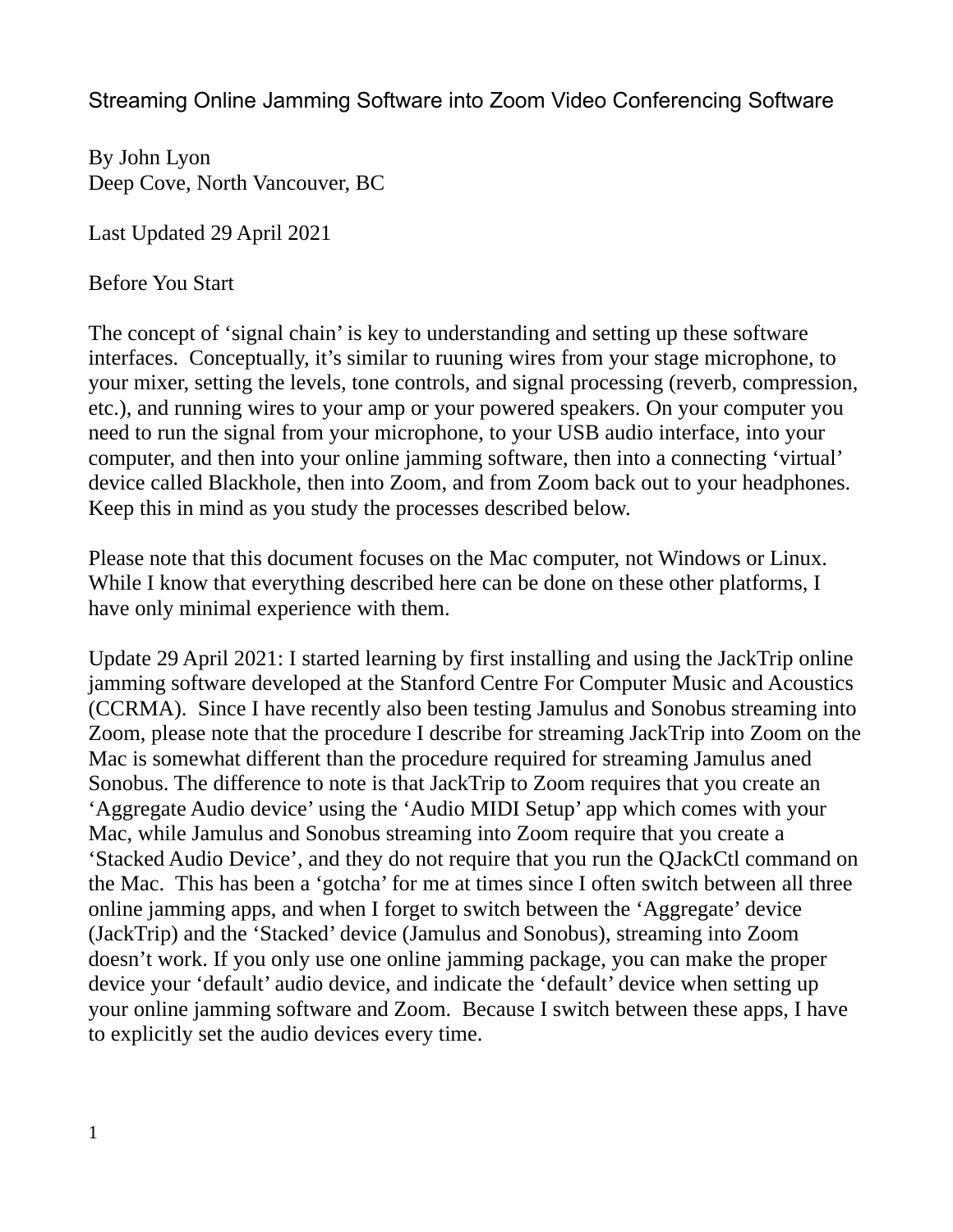This document started off as shorthand notes to myself (my Coles Notes), a record of my research into a particular process on my Mac computer. It describes the steps required to integrate Zoom and online jamming software JackTrip (with additions covering Jamulus and Sonobus), so that the low-latency audio stream from a JackTrip session, either peerto-peer between two users, or Hub-client, with more than two users could be heard in real-time by all viewers of a Zoom session. This document is for Mac users, as I haven't done the JackTrip/Zoom integration on Windows. It assumes you have already watched Jan Stoltenberg's YouTube tutorial videos explaing how to install, set up and run qjackctl and JackTrip (see below for links), or better than the text version of JackTrip, you are using Aaaron Wyatt's GUI version of JackTrip, QJackTrip (see below for links).

1. Follow either Jan Stoltenberg's excellent YouTube tutorial series on setting up JackTrip on your Mac, or Synthia Cynthia Paine's fine series of YouTube videos on setting up JackTrip on Windows 10.

Mac: [https://www.youtube.com/watch?](https://www.youtube.com/watch?v=Bn2xUupww3E&list=PLOwImupx7XmMcUlDusRKLX6qGAKym28To) [v=Bn2xUupww3E&list=PLOwImupx7XmMcUlDusRKLX6qGAKym28To](https://www.youtube.com/watch?v=Bn2xUupww3E&list=PLOwImupx7XmMcUlDusRKLX6qGAKym28To)

and Windows: [https://www.youtube.com/watch?v=9yGQ23EbBTw&list=PL1PiOF-Vo5KA](https://www.youtube.com/watch?v=9yGQ23EbBTw&list=PL1PiOF-Vo5KA-xxBue6BjdrEQAXOzDlNM)[xxBue6BjdrEQAXOzDlNM](https://www.youtube.com/watch?v=9yGQ23EbBTw&list=PL1PiOF-Vo5KA-xxBue6BjdrEQAXOzDlNM)

The last two YouTube videos in Jan Stoltenberg's presentation cover:

(A) The integration of JackTrip online jamming software with a Digital Audio Workstation (DAW), in this case Ableton Live, but, using the same instructions, I was able to stream JackTrip audio signals into Logic Pro X on my Mac

(B) The integration of a JackTrip low-latency audio stream into a session of the Zoom video conferencing software.

This document is a step-by-step summary of the process of setting up both the JACK Audio Connection Kit (JACK), Qjackctl, Jacktrip, Qjacktrip, and the Zoom app on the my Mac Mini, and streaming the Jamulus and Sonobus online jamming software into Zoom.

Step 1: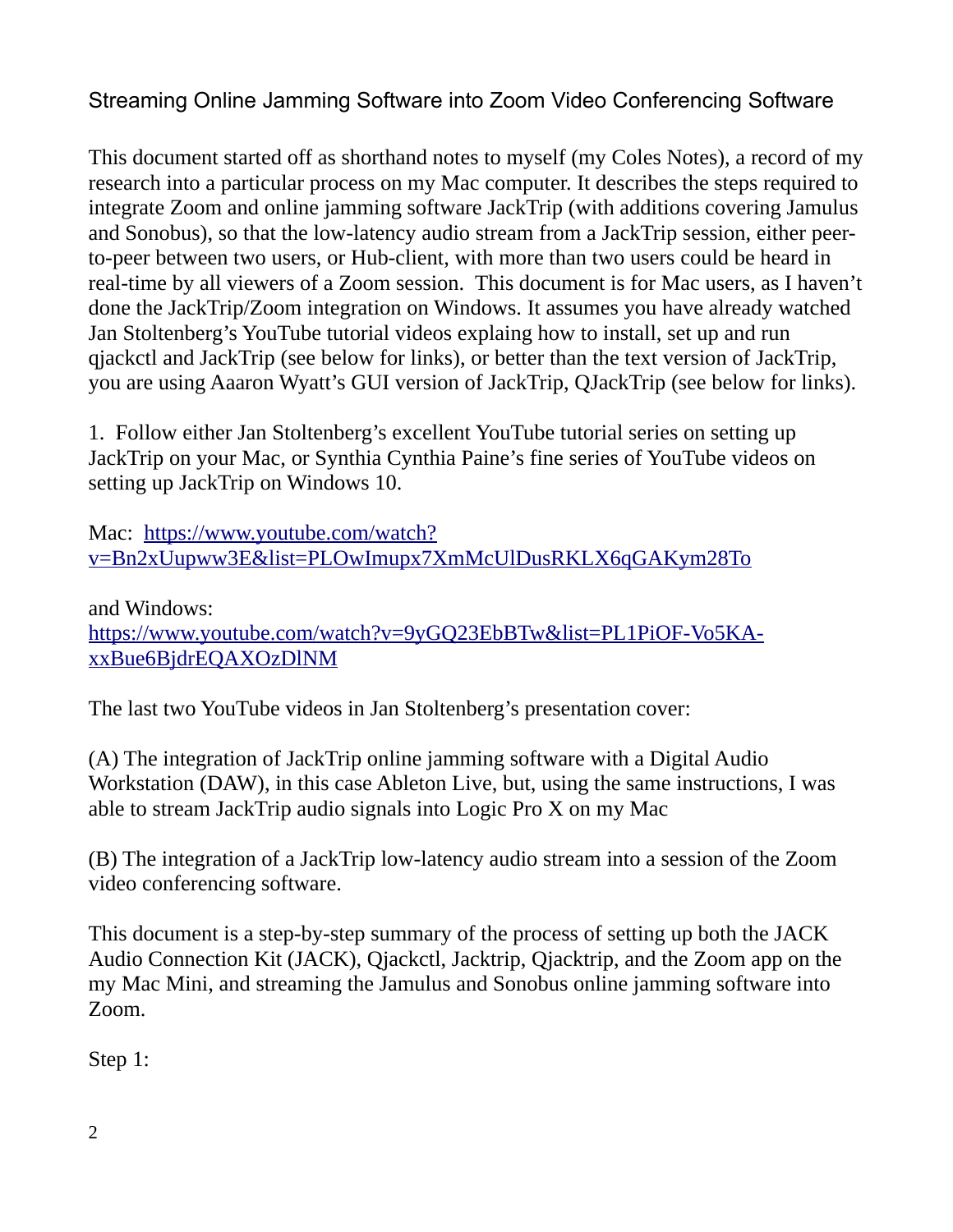You will need to install the Blackhole Virtual Audio device on your Mac. It works on even the newest version of Mac OS, Big Sur. See Jan Stoltenberg's last two JackTrip tutorials for instructions.

Episode 4.1: [https://www.youtube.com/watch?](https://www.youtube.com/watch?v=b2rUo70fxsY&list=PLOwImupx7XmMcUlDusRKLX6qGAKym28To&index=15&t=45s) [v=b2rUo70fxsY&list=PLOwImupx7XmMcUlDusRKLX6qGAKym28To&index=15&t](https://www.youtube.com/watch?v=b2rUo70fxsY&list=PLOwImupx7XmMcUlDusRKLX6qGAKym28To&index=15&t=45s)  $=45s$ 

Episode 4.2: [https://www.youtube.com/watch?](https://www.youtube.com/watch?v=qp_8sM7uG00&list=PLOwImupx7XmMcUlDusRKLX6qGAKym28To&index=16&t=328s) [v=qp\\_8sM7uG00&list=PLOwImupx7XmMcUlDusRKLX6qGAKym28To&index=16&](https://www.youtube.com/watch?v=qp_8sM7uG00&list=PLOwImupx7XmMcUlDusRKLX6qGAKym28To&index=16&t=328s) [t=328s](https://www.youtube.com/watch?v=qp_8sM7uG00&list=PLOwImupx7XmMcUlDusRKLX6qGAKym28To&index=16&t=328s)

The Blackhole download site is here:<https://existential.audio/blackhole/>

[News Flash: From the Blackhole web site, March, 2021: If you are using a multi-output device, due to issues with macOS a 2ch audio driver must be enabled and listed as the top device in the Multi-Output. This was a problem for me as I was experimenting with the 4-channel Behringer U-Phorria UMC404HD USB audio interface and I could not determine why it simply wasn't working with Blackhole)

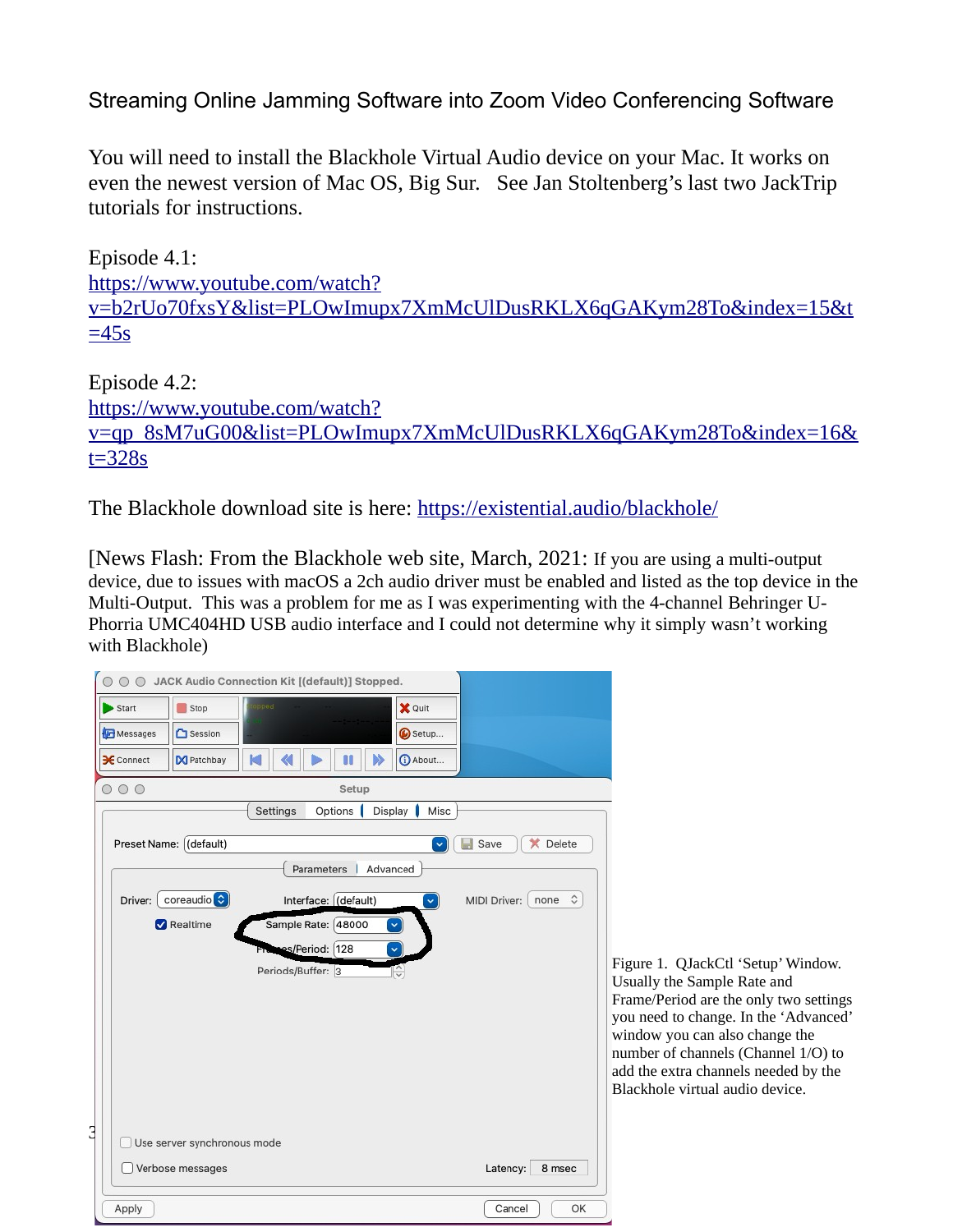|                                     |                                                                        |                     | Setup         |                          |                                   |              |                                                                                          |
|-------------------------------------|------------------------------------------------------------------------|---------------------|---------------|--------------------------|-----------------------------------|--------------|------------------------------------------------------------------------------------------|
|                                     | <b>Settings</b>                                                        | Options             |               | Display   Misc           |                                   |              |                                                                                          |
| Preset Name: (default)              |                                                                        |                     |               | ×                        | <b>B</b> Save                     | X Delete     |                                                                                          |
|                                     |                                                                        | Parameters          |               | Advanced                 |                                   |              |                                                                                          |
|                                     | Please do not touch these settings unless you know what you are doing. |                     |               |                          |                                   |              |                                                                                          |
| Server Prefix: /usr/local/bin/jackd |                                                                        |                     |               |                          | Name: (default)                   | o.           |                                                                                          |
| No Memory Lock                      |                                                                        | Priority: (default) | G             | Audio:                   | Duplex                            | Θ            |                                                                                          |
| Unlock Memory                       | Word Length: 16                                                        |                     | u             |                          | Dither: None                      | õ            |                                                                                          |
| H/W Meter                           | Wait (usec): 21333                                                     |                     | $\mathbf{v}$  | Output Device: (default) |                                   | $\omega$     |                                                                                          |
| Monitor                             | Channels: (default)                                                    |                     | $\frac{1}{2}$ | Input Device: (default)  |                                   |              |                                                                                          |
| Soft Mode                           | Port Maximum: 512                                                      |                     |               | Channels VO: 4           | $\frac{2}{9}$ 6                   | E            |                                                                                          |
| Force 16bit                         | Timeout (msec): 5000                                                   |                     | ×             |                          | Latency VO: (default) c (default) |              |                                                                                          |
| Ignore H/W                          | Clock source: (default) C                                              |                     |               |                          |                                   |              |                                                                                          |
|                                     | Self connect mode: Don't restrict self connect requests (default)      |                     |               |                          |                                   | $\mathbb{Q}$ | Figure 2. The QJackCtl                                                                   |
| Server Suffix:                      |                                                                        |                     |               |                          | Start Delay: 2 secs               | I÷           | 'Setup', 'Advanced'<br>window. Here you add<br>the extra audio channels<br>needed by the |
| Apply                               |                                                                        |                     |               |                          | Cancel                            | OK           | Blackhole virual audio<br>device.                                                        |

Run the Qjackctl software. In the 'Setup' window, set the 'Sample Rae' to 48000, and the 'Frames/Period' to an agreed size. I am using 128, which may need to be higher if you have a slower internet bandwidth/speed. In the 'Advanced' section of the QJackCtl 'Setup' Window, set the number of channels to match either the 2 or the 16 extra input and output channels provided by the Blackhole software (depending on which version of Blackhole you downloaded and installed. I have installed both the 2 channel and the 16 channel Blackhole virtual audio devices). In my case, my USB audio interface (an Apogee Duet) provides 2 inputs and 4 outpus (stereo speakers and headphones) so I have 4 input channes  $(2 + 2$  Blackhole channels) and 6 output channels  $(4 + 2$  Blackhole channels).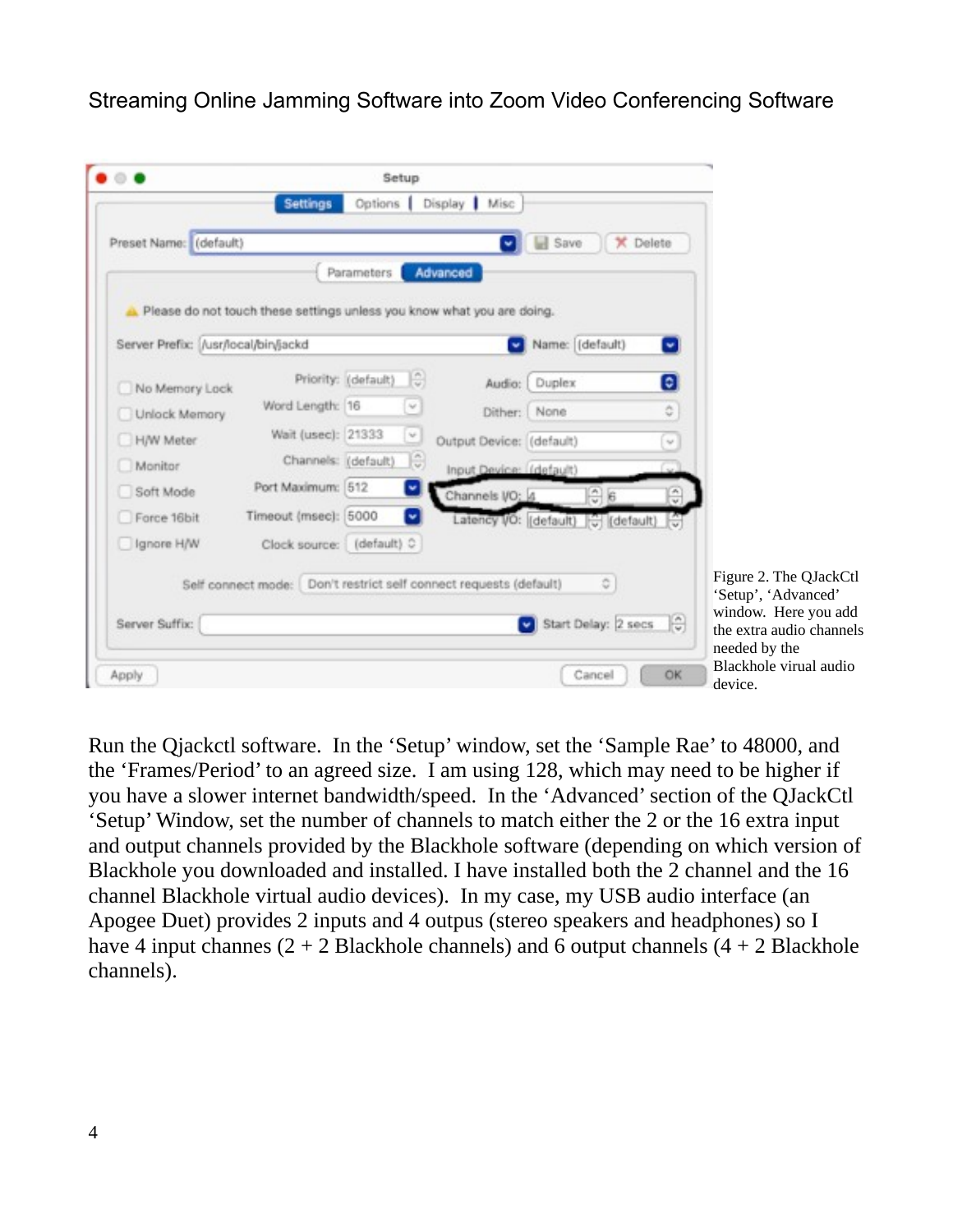| 000                                | QJackTrip                                          |                              |           |
|------------------------------------|----------------------------------------------------|------------------------------|-----------|
| Run JackTrip as                    | <b>Hub Client</b>                                  | ٥                            |           |
| Address of server                  | 192.168.1.72                                       | $\check{~}$                  |           |
|                                    | External IP address: 172.218.89.159                |                              |           |
| <b>Basic options</b>               | Advanced options                                   | Plugins<br>Jitter Buffer     |           |
| Number of channels                 | 2                                                  | ⊮                            |           |
|                                    | Set buffer to zero when underrun occurs            |                              |           |
|                                    | Disconnect after 10 seconds of no network activity |                              | Figure 2. |
|                                    | Use Authentication                                 |                              |           |
| Username                           | jalyon                                             |                              |           |
| Password                           |                                                    |                              |           |
|                                    |                                                    | About                        |           |
| Connect<br>QJackTrip version 1.3.0 | Disconnect                                         | Exit<br>Auto queue: disabled |           |

Figure 3. The QJackTrip GUI interface is easier to use than the command-line version of Jacktrip.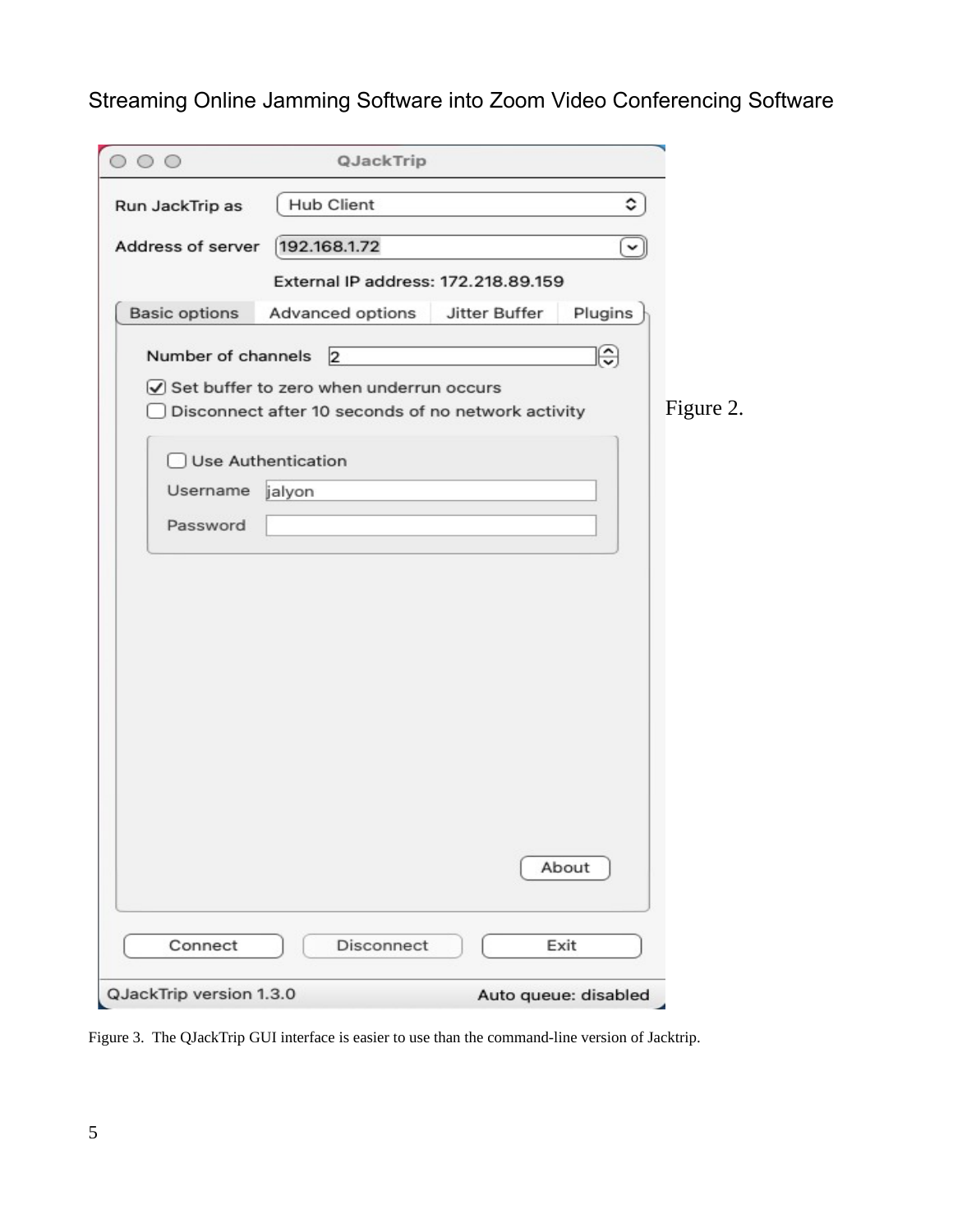The original JackTrip app on the Mac, Windows, and Linux is a command-line app, harkening back to the days of MS-DOS (no graphics). To run the text version, you need to open a Terminal. On your Mac, you find the Terminal app in the Utilities sub-folder in the Applications folder. If this is strange and off-putting, I suggest you download and install Aaron Wyatt's new GUI version of JackTrip, 'QJackTrip' (you can find QjackTrip here: <https://www.psi-borg.org/other-dev.html>).

Here is what I did to test JackTrip and Zoom working together. Use QjackTrip to log onto the test server at **The Stanford Center for Computer Research in Music and Acoustics (CCRMA). (**JackTrip was developed at Stanford CCRMA and there is lots of useful information on their web site about JackTrip). The IP address for 128 Frames/Period is 171.64.197.199. It's a Hub Server so you need to be a Hub Client. The command line test would be: 'jacktrip -C 171.64.197.199' if you have more than one microphone, set the number of channels to match, e.g. '-n2' for two channels. Make sure you are listening with headphones or earbuds. If you've done everything right, you should hear the sound of clapping, looped and repeated endlessly. If this is not making sense, go watch the whole tutorial series on JackTrip on the Mac by Jan Stoltenberg. It's remarkably clear and straightforward. Quite short too.

If you have installed Blackhole, and set up a new Aggregate Device in the 'Audio Midi Setup' window on the Mac. Zoom will use a couple of the extra channels provided by Blackhole, and each extra JackTrip user will connect to these same two extra Blackhole channels used by Zoom. Windows users can watch the Windows JackTrip tutorials made by Synthia/Cynthia Payne found here: https://www.youtube.com/playlist?list=PL1PiOF-Vo5KA-xxBue6BjdrEQAXOzDlNM

Now you have to make sure that Zoom is connected to JACK in the Qjackctl 'Connect' window. By default Zoom will use the 2 playback channels above the 4 output channels taken up by my USB audio interface (your USB audio interface may only have 2 output channels---or it may have more). So highlight the receive channel on the left hand side of the 'Connect' window, the one coming from the Stanford server, and coonect it to playback channels 5 and 6 (in my case), while at the same time connecting to playback channnels 1 and 2 (on the USB interface). Connect channels 3 and 4 in my case (the headphone playback channels). See Figure 3 below.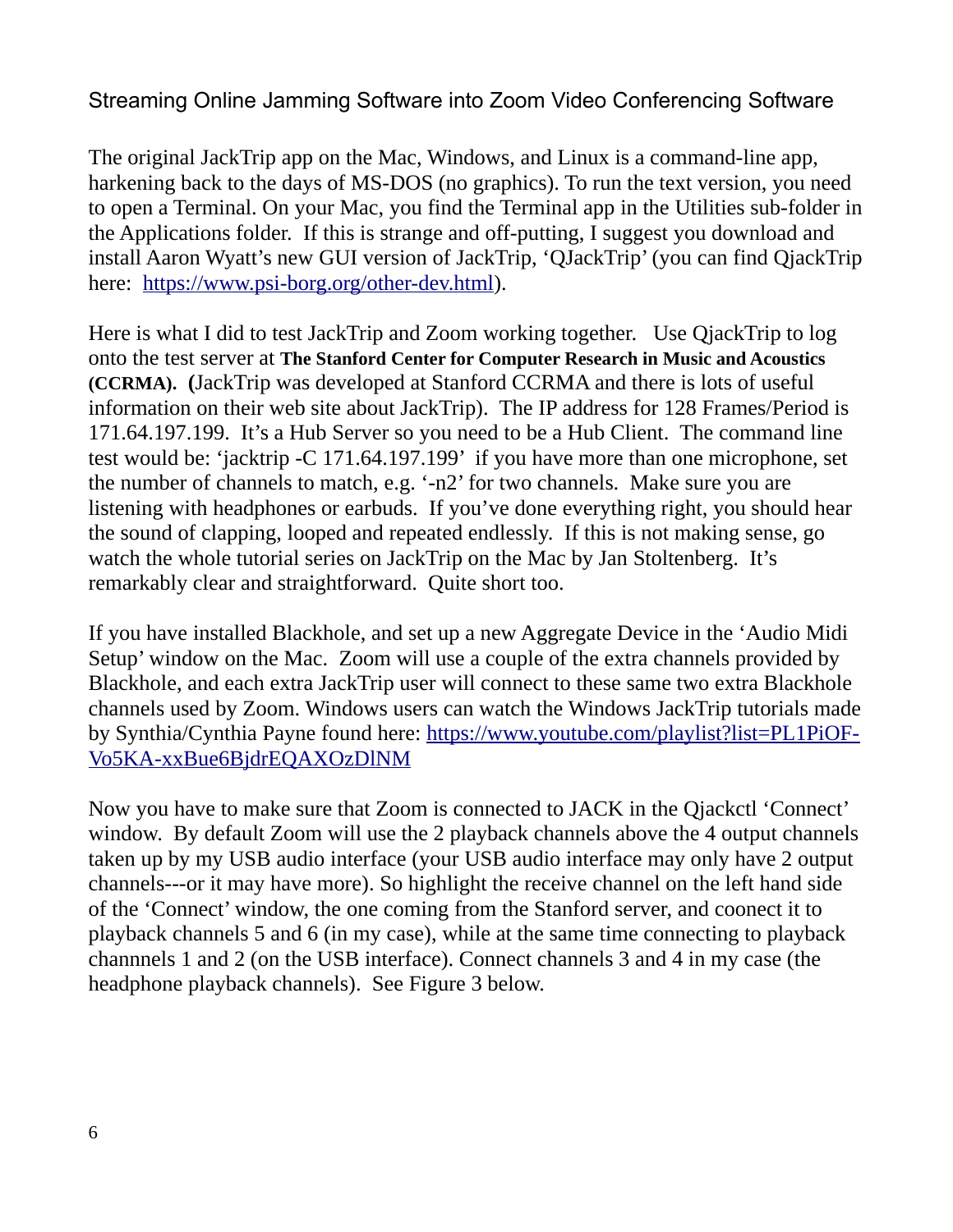

Figure 4. The QJackCtl 'Connections' window, with the audio coming from my JackTrip server hooked into playback channels 5 and 6, the 2 Blackhole audio channels. Channels 5 and 6 will connect JackTrip to the input channels in in Zoom.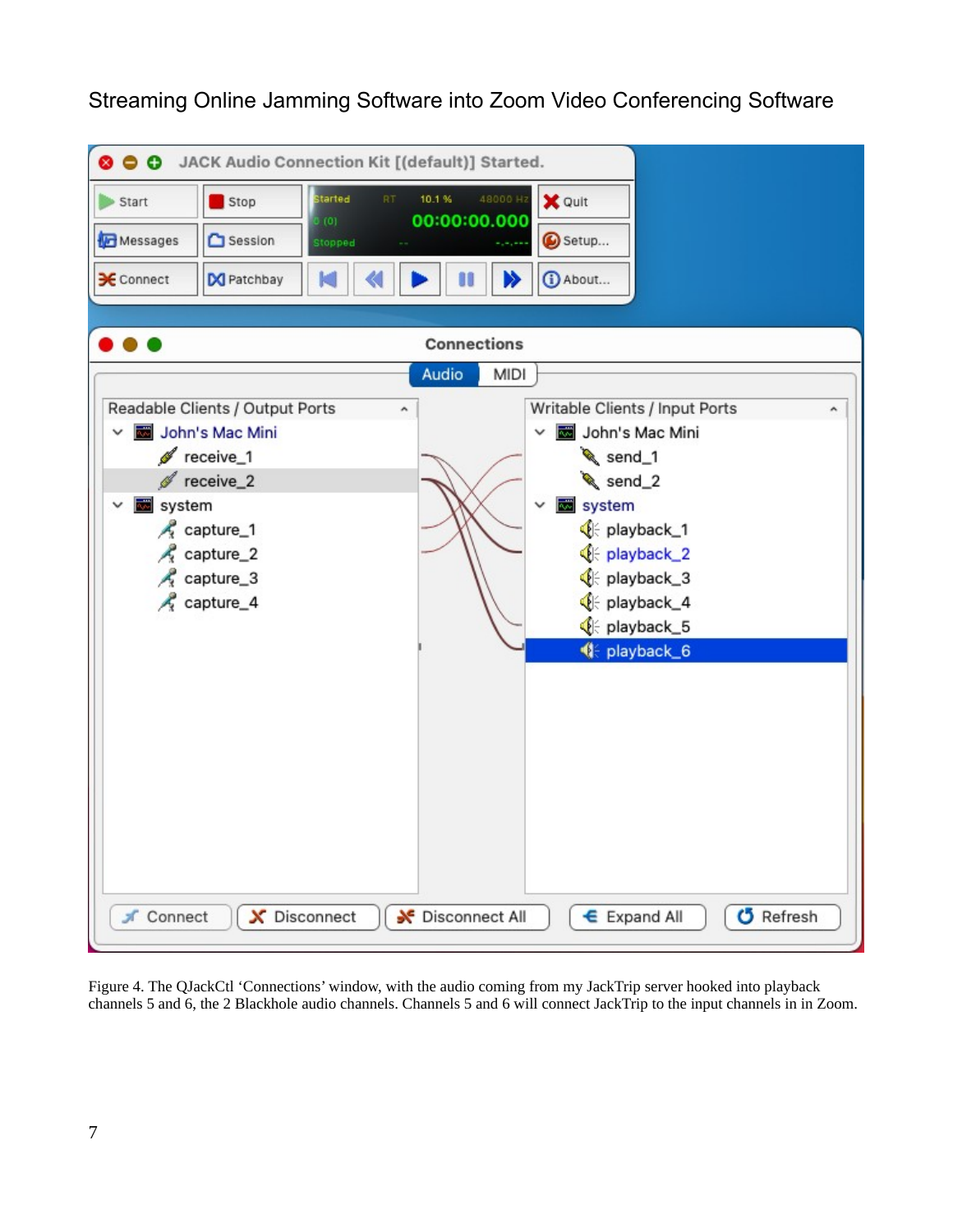#### In Zoom

In Zoom, set up a new meeting or join a meeting. Choose to 'Join With Computer Audio'. In the Zoom 'Settings', 'Audio', for 'Speaker', choose your USB audo interface. For 'Microphone', choose 'Blackhole 2 channel'. Under 'Music and Professional Audio', tick the box for 'Show in-meeting option to 'Enable Original Sound' from microphone' so as to avoid using the sound tweaking and compression built into Zoom. Finally, go to the upper left-hand corner of the Zoom window and click the button 'Turn On Original Sound'. If you have a stereo JackTrip signal coming in, you can use the Qjackctl 'Connect' window to route your left-hand 'Receive' signal to both your USB audio interface channel 1, and your Zoom audio interface channel 5 (that's channel 5 for me. For you, it may be channel 3. It will be the first channel number above the channels in your USB audio interface. Do the same for your right-hand stereo signal 'Receive' channel 2, your 'playback' channel 2 and 'playback' channel 6 (or channel 4; see above). If your audio interface is stereo (for example, I have 2 microphones, one for guitar and one for voice) in your Zoom Preferences, go to Audio and down near the bottom, click on the 'Stereo Audio' tick box.

Remember that on the upper left corner of your Zoom window, you want to see 'Original Sound Off'. That means that your original sound has been turned on. I know, it's confusing.

If in doubt of any of this, go listen to Jan Stoltenberg's tutorial on integrating Zoom and JackTrip. And if you haven't yet, watch his whole series of short YouTube videos. They are essential to solidify your understanding of how to make all this work. And I can't help but think they are brillient examples of clear teaching.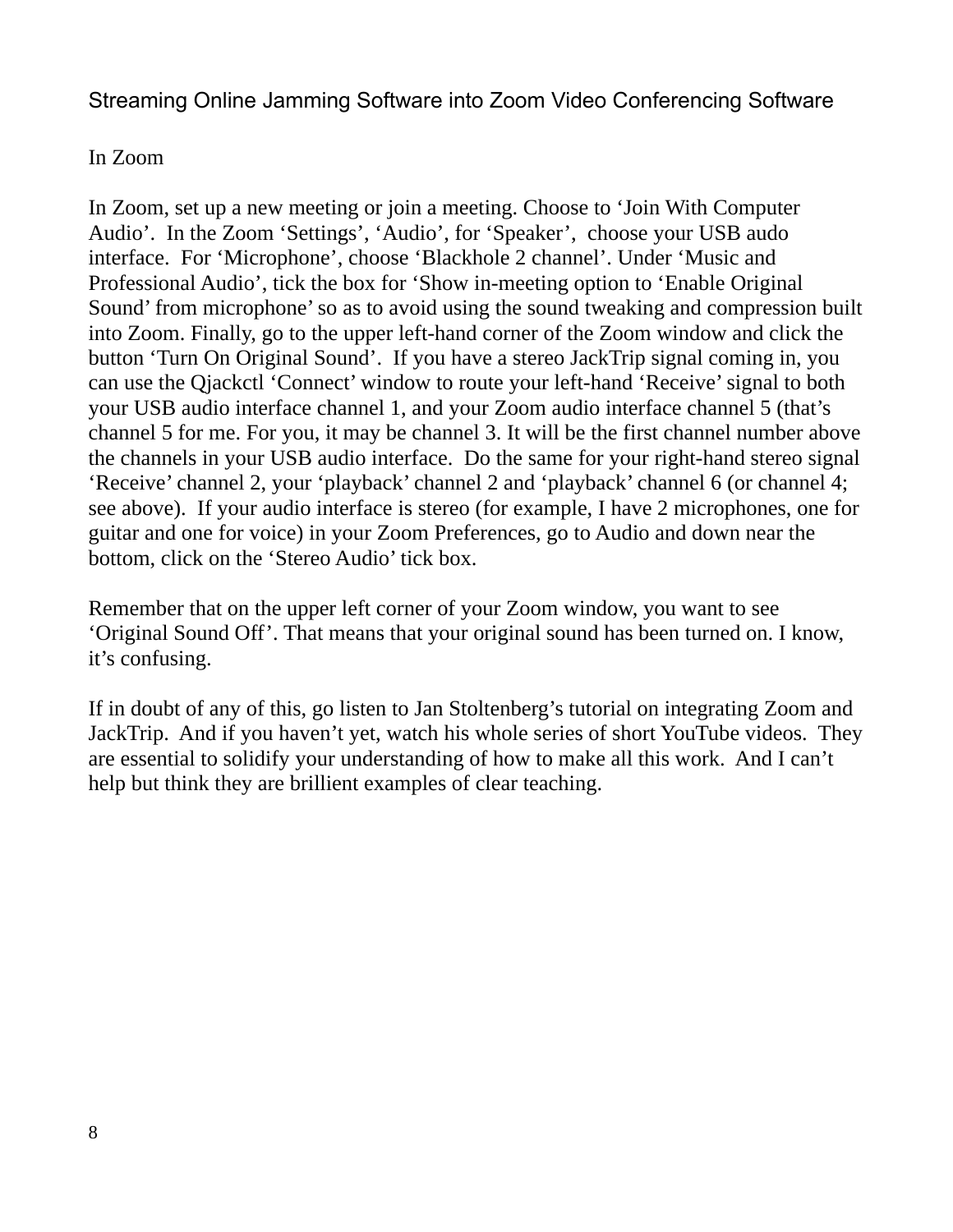

Figure 5. Here is a Zoom meeting showing the Audio Settings. Notice that my 'microphone' is the 2-channel Blackhole virtual audio device. Output is my USB audio interface, an Apogee Duet.

#### Jamulus and Zoom

Jamulus can be streamed itno Zoom too, but doesn't require the QJackCtl app or the Aggregate device you need with JackTrip.

Open the Mac 'Audio MIDI Setup' app. Create a 'Multi-layer Device' NOT an Aggregate Device – don't ask me why at this point) that includes both your audfio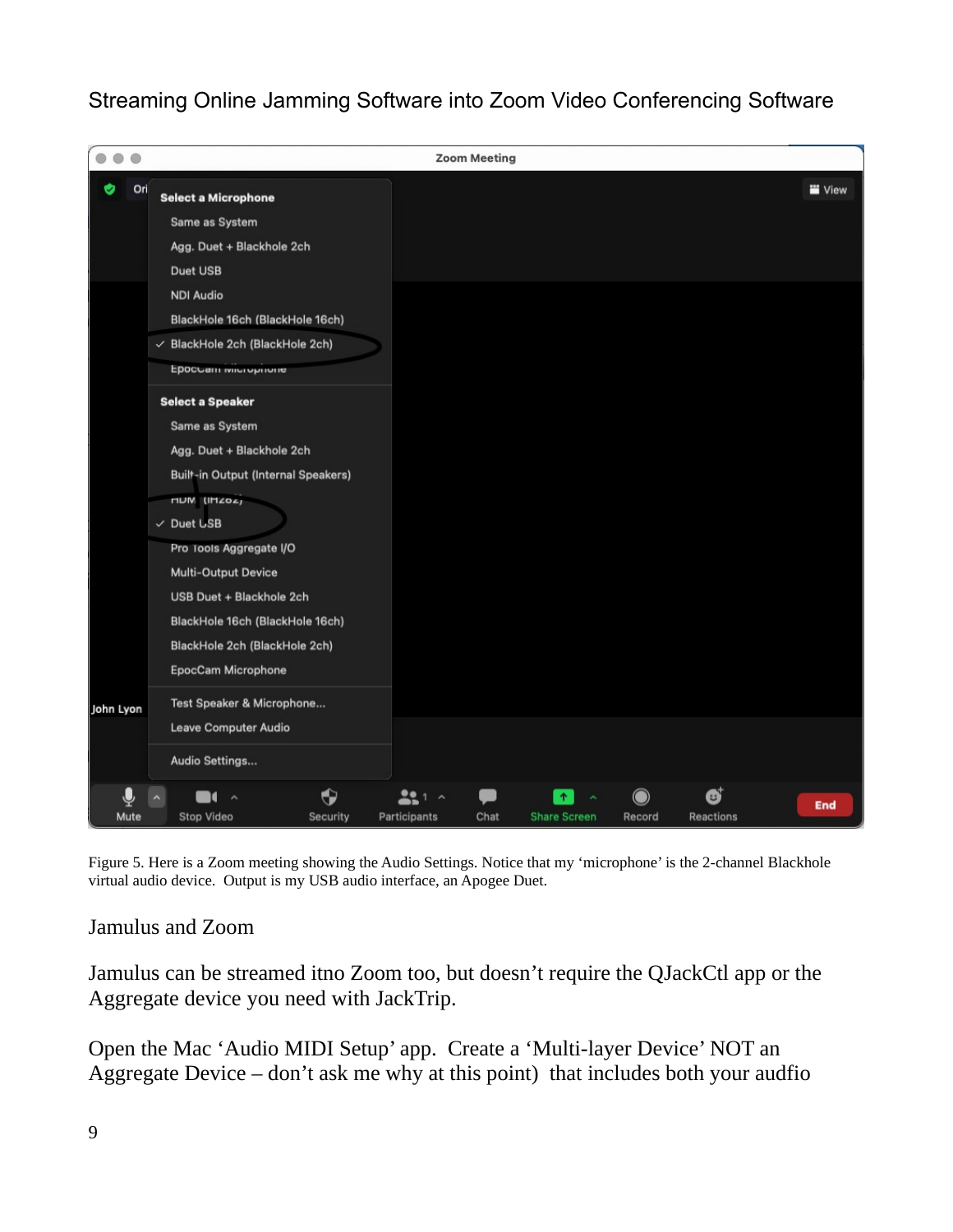interface (e.g. USB mic or headset, Forcusrite Scarlett or in my case Apogee Duet) AND your Blachole 2-channel input and 2-channel output (or 16-channel input and output) Virtual Device, as described in Jan Stoltenberg's tutorials on JackTrip and Recording DAWs and JackTrip and Zoom (see [https://www.youtube.com/watch?](https://www.youtube.com/watch?v=qp_8sM7uG00) [v=qp\\_8sM7uG00](https://www.youtube.com/watch?v=qp_8sM7uG00) ). Stoltenberg tells you to use an Aggregate Devive, which is correct for JackTrip. However, Jamulus seems to require a stacked Multi-layer Device.

| 000                                                                                                                                                                                                                                                                                                                                                                                                                                                            | <b>Audio Devices</b>                                                                                                                                                                                                                                                            |                                                                    |  |  |  |
|----------------------------------------------------------------------------------------------------------------------------------------------------------------------------------------------------------------------------------------------------------------------------------------------------------------------------------------------------------------------------------------------------------------------------------------------------------------|---------------------------------------------------------------------------------------------------------------------------------------------------------------------------------------------------------------------------------------------------------------------------------|--------------------------------------------------------------------|--|--|--|
| <b>Built-in Output</b><br>GH <sub>1</sub><br>$0$ ins $/2$ outs<br>HDMI<br>$0$ ins $/2$ outs<br>Duet USB<br>2 ins / 4 outs                                                                                                                                                                                                                                                                                                                                      | <b>USB Duet + Blackhole 2ch</b><br>$\mathcal{P}$<br>Master Device:<br>Duet USB<br>[≎]<br>48.0 kHz<br>Sample Rate:<br>$ \circ $<br>Devices in this multi-output group will output audio simultaneously.<br>Check the Use button next to a device to add it to this device group. |                                                                    |  |  |  |
| <b>NDI Audio</b><br>$\bm{\copyright}$<br>2 ins / 0 outs<br>BlackHole 16ch<br>16 ins / 16 outs<br>BlackHole 2ch<br>2 ins / 2 outs<br>EpocCam Microphone<br>2 ins / 2 outs<br>Pro Tools Aggregate I/O<br>$0$ ins $/2$ outs<br>ZoomAudioDevice<br>2 ins / 2 outs<br>Aggregate - Behringer +<br>0 ins / 0 outs<br>Agg. Duet + Blackhole 2ch<br>4 ins / 6 outs<br>.<br>Multi-Output Device<br>0 ins $/2$ outs<br><b>USB Duet + Blackhole 2ch</b><br>0 ins $/2$ outs | Audio Device<br>Use<br>V<br>Duet USB<br>BlackHole 2ch<br>$\blacktriangledown$<br><b>Built-in Output</b><br>LП<br><b>HDMI</b><br>H<br>BlackHole 16ch<br>EpocCam Microphone<br>ΓI<br>ZoomAudioDevice<br>п                                                                         | <b>Drift Correction</b><br>⊓<br>$\overline{1}$<br>┐<br>□<br>Ō<br>0 |  |  |  |
| Configure Speakers                                                                                                                                                                                                                                                                                                                                                                                                                                             |                                                                                                                                                                                                                                                                                 |                                                                    |  |  |  |

Figure 6. The 'Audio Devices' window from my Mac 'Audio MIDI Setup' app, showing the stacked Multi-Output Device I created 'USB Duet + Blackhole 2ch' highlighted. Right-click on this device to make it the default audio device.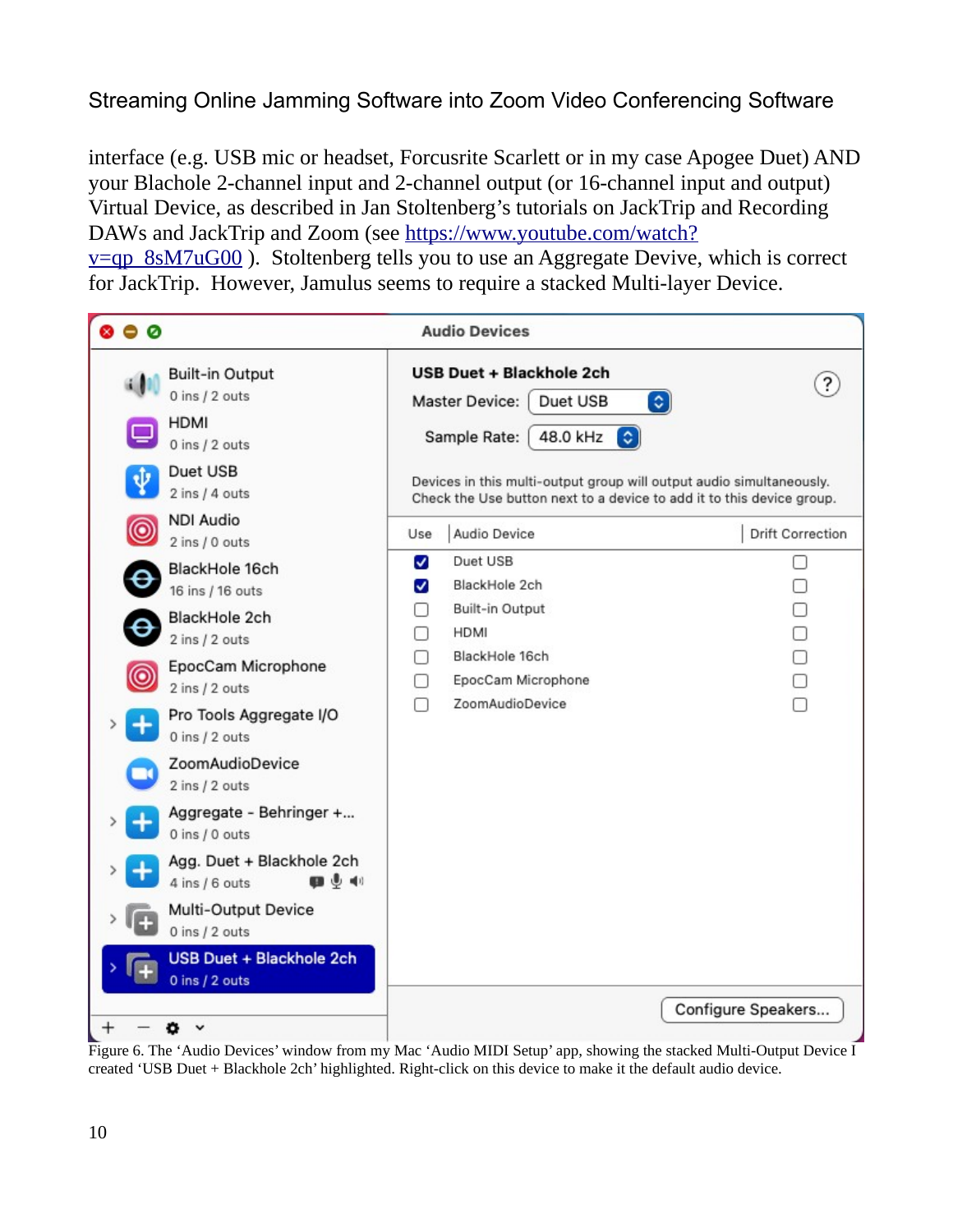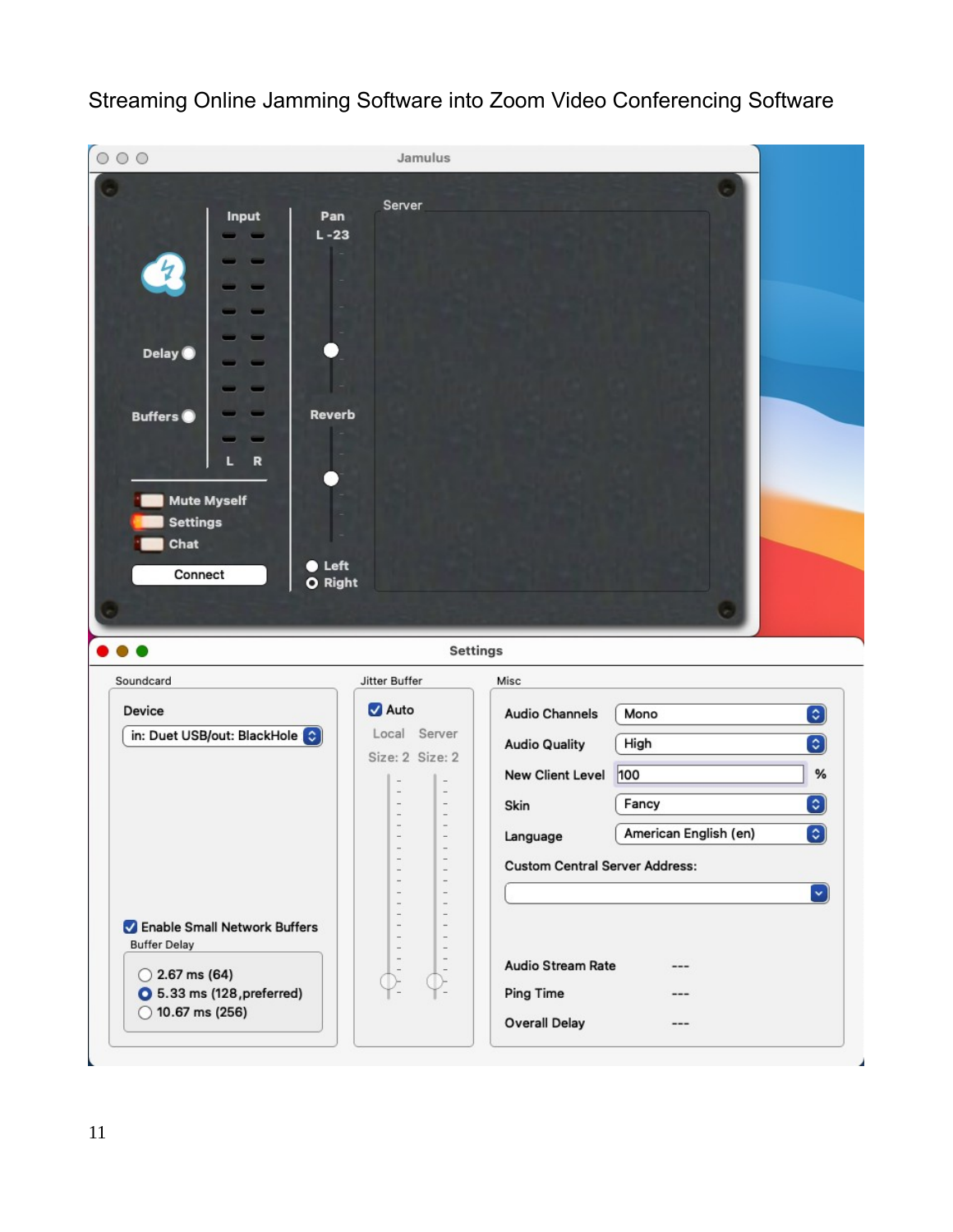Figure 7. The Jamulus app with the 'Settings' window opened. Notice that under 'Devices' the input is set to my USB audio device (my Apogee Duet) and the output is set to the 'Blackhole 2ch' virtual audio device that will connect Jamulus to the 'microphone' in Zoom.

In Jamulus, open the 'Settings' window by pressing the 'Settings' button. You can use the default system input and output devices if you have your stacked Multi-layer device set as your default device. Or you can set 'input device' to your USB audio interface (e.g. Focusrite) and set 'output device' to your Blackhole 16-channel or 2-channel device. Lately I've been using the 2-channel Blackhole device for simplicity). In Jamulus, make sure no one you want to record is muted. See the image below.

#### Sonobus and Zoom

The Sonobus-to-Zoom setup is pretty much the same as the Jamulus setup described above.

On the Mac, open the'Audio MIDI Setup' app. Create a 'Multi-layer Device' NOT an Aggregate Device – don't ask me why at this point) that includes both your audfio interface (e.g. Forcusrite Scarlett or in my case Apogee Duet) AND your Blachole 2 channel input and 2-channel output (or 16-channel input and output) Virtual Device, as described in Jan Stoltenberg's tutorials on JackTrip and Recording DAWs and JackTrip and Zoom (see [https://www.youtube.com/watch?v=qp\\_8sM7uG00](https://www.youtube.com/watch?v=qp_8sM7uG00) ). Stoltenberg tells you to use an Aggregate Devive, which is correct for JackTrip. However, Sonobus and Jamulus require a stacked Multi-layer Device.

In Sonobus, on the Mac, go the Sonobus menu item at the top of the screen (next to the apple icon). On Windows and Linux, click on the 'File' menu item) Click on the 'Show Options' menu item (the first one) to open the AUDIO OPTIONS RECORDING window. You can use the default system input and output devices if you have your stacked Multi-layer device set as your default device. Or you can set 'input device' to your USB audio interface (e.g. Focusrite or your USB microphone or USB headset) and set 'output device' to your Blackhole 2-channel or 16-channel device. Lately I've been using the 'USB Duet + 2-channel Blackhole' device for simplicity). Make sure no one you want to record is muted in Sonobus. See the image below.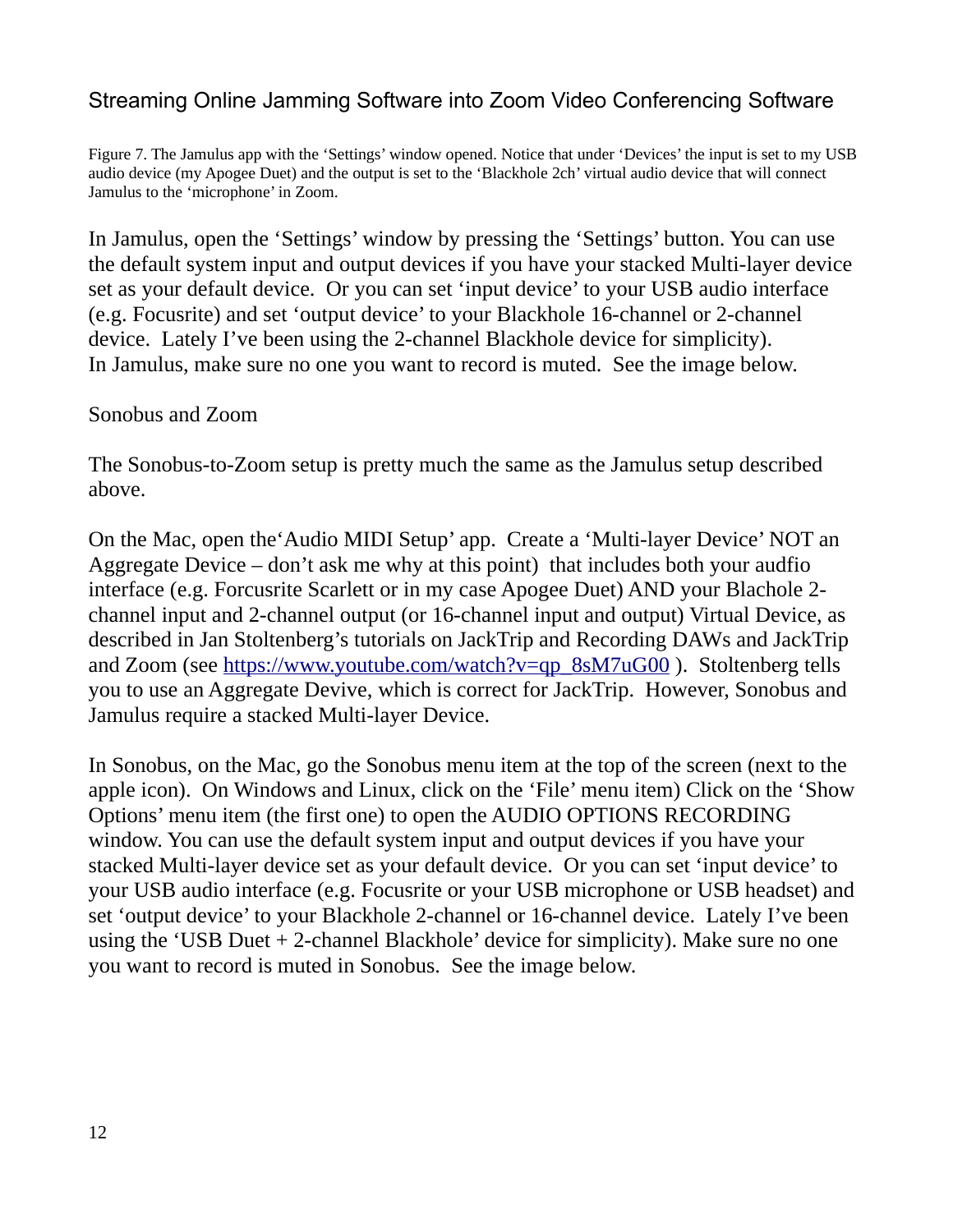

Figure 8. Sonobus with the Audio Setup screen open showing the input as my USB audio device (yours will likely be different) and the output as the Blackhole 2-channel virtual audio device. This is what will carry the audio from Sonobus to Zoom.

# Bonus Section

#### Logic Pro into Zoom